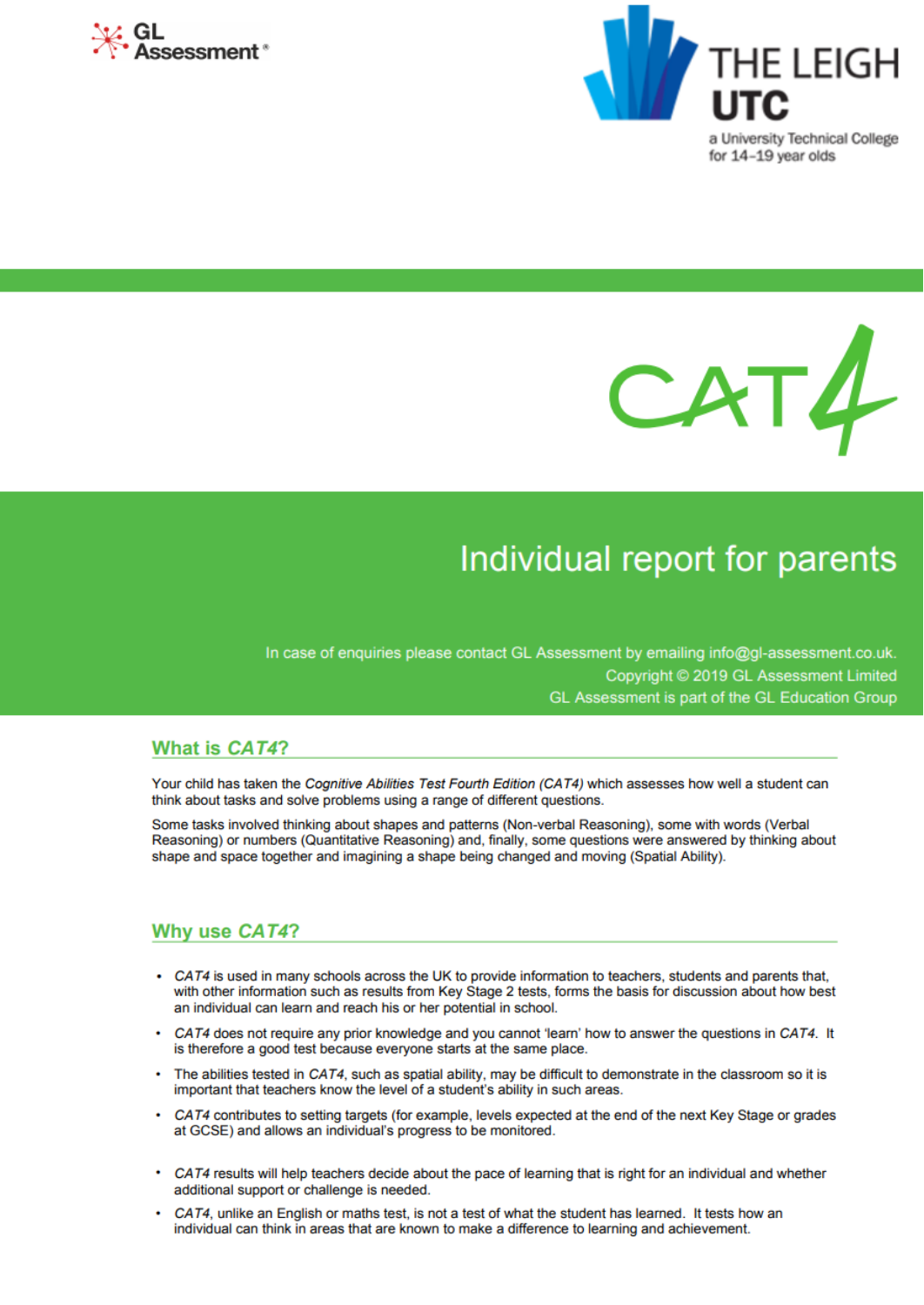# **Example questions**

# **Verbal Reasoning Battery – thinking with words**

#### **Verbal Classification**

| Three words are presented which are similar in some way or<br>ways. From a selection of five possible answers, the student<br>must identify a fourth word with similar properties. |        | rain | foa     | sunshine |       |
|------------------------------------------------------------------------------------------------------------------------------------------------------------------------------------|--------|------|---------|----------|-------|
| The answer is snow because rain, fog and sunshine are all<br>types of weather and snow is also a type of weather.                                                                  | winter | snow | weather | dark     | night |

window

**shade** 

#### **Verbal Analogies**

A pair of connected words is presented alongside a single word. From a selection of five possible answers, the student must select a word to complete the second pair in the same way.

The answer is window, because a carpet goes on a floor and a curtain hangs at a window.

## **Quantitative (or Numerical) Reasoning Battery – thinking with numbers**

#### **Number Analogies**

Two pairs of related numbers are presented. From a selection of five possible answers, the student must select a number to complete a third pair.

The answer is 8. Here 1 add 1 makes 2, but that doesn't work for the second pair because 5 add 1 is 6, not 10. Instead, you have to multiply by 2 to get the second part of each pair, so 4 times 2 is 8.



carpet  $\rightarrow$  floor : curtain  $\rightarrow$ 

hang

drapes

 $CAT4$ 

 $clath$ 

#### **Number Series**

| A sequence of numbers created by a transformation rule is<br>presented. From a selection of five possible answers, the<br>student must identify the rule and continue the sequence.                                                                                                     |    |    | $18$ 5 17 7 16 9 $\rightarrow$ |    |    |  |
|-----------------------------------------------------------------------------------------------------------------------------------------------------------------------------------------------------------------------------------------------------------------------------------------|----|----|--------------------------------|----|----|--|
| The answer is 15. There are two number patterns in this<br>series. The first, third and fifth numbers go down by 1 at a time<br>$-18$ , 17 then 16. The numbers in between them go up by two<br>at a time $-5$ , 7 then 9. This means the next number must be<br>16 minus 1, giving 15. | 11 | 12 | 13                             | 14 | 15 |  |
|                                                                                                                                                                                                                                                                                         |    |    |                                |    |    |  |